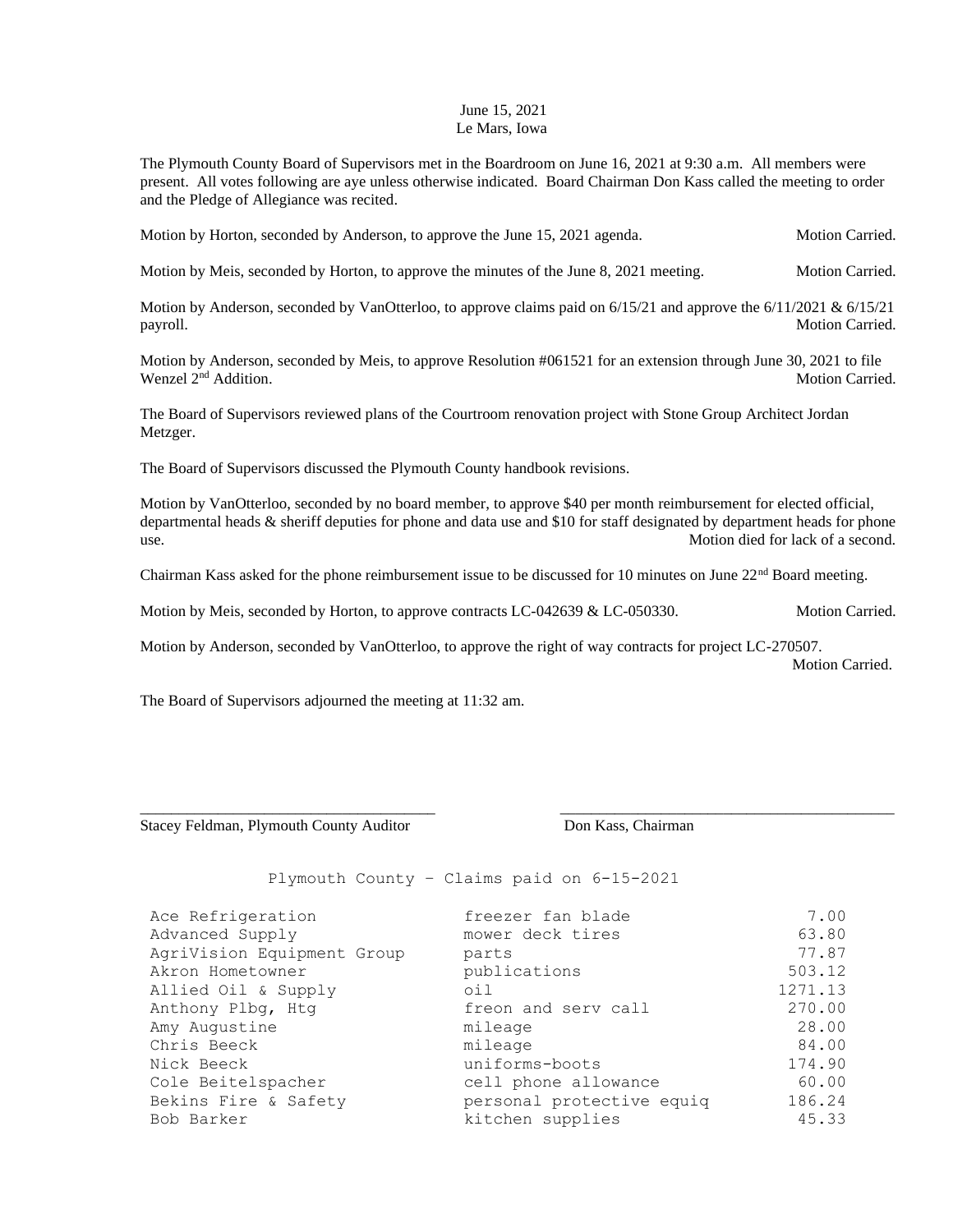| Lonnie Bohlke                | diffuser                     | 198.56  |
|------------------------------|------------------------------|---------|
| Bomgaars                     | wood posts/panels            | 253.90  |
| Bugman Pest & Rodent         | pest control                 | 50.00   |
| Jim Bybee Law Office         | attorney fees                | 63.00   |
| CDW Government               | monitor, ink, battery        | 1374.56 |
| CenTec Cast Metal Products   | burial markers               | 238.35  |
| Central Valley Ag            | herbicide/sunflower          | 247.34  |
| Certified Testing Services   | OUTSIDE ENGINEERING          | 1918.00 |
| Chapman Overhead Door        | <b>BUILDINGS</b>             | 3888.22 |
| Cherokee Co Sheriff          | transport                    | 40.50   |
| Chicken Feed LLC             | rent assistance              | 200.00  |
| D.A. Davidson & Co.          | disclosure filing            | 1000.00 |
| The Dailey Stop              | fuel                         | 62.96   |
| Victoria DeVos               | misc. reimbursements         | 2294.14 |
| Shawna Ditsworth             | attorney fees                | 176.40  |
| Eakes Inc                    | supplies                     | 1159.95 |
| Fareway                      | kitchen supplies             | 242.52  |
| Farmers Coop-Craig           | fuel                         | 533.19  |
| Fastenal                     | custodial supplies           | 127.71  |
| Stacey Feldman               | misc. reimbursements         | 351.47  |
| Floyd River Materials        | shoulder stone               | 635.43  |
| Floyd Valley Healthcare      | medical services             | 3653.34 |
| Woodward Youth Corporation   | Juvenile shelter care        | 2425.80 |
| Frericks Repair              | tires                        | 3112.35 |
| Frontier                     | phone                        | 1272.88 |
| G & R Controls               | part                         | 66.04   |
| GCC Alliance Concrete        | BOX CULVERTS                 | 1974.50 |
| Get Branded 360              | uniform                      | 400.35  |
| Gordon Flesch Company        | copier contract              | 237.42  |
| Govconnection                | USB webcam                   | 134.50  |
| Hardware Hank                | supplies                     | 7.99    |
| Lisa Harris                  | mileage                      | 253.12  |
| City of Hinton               | UTILITIES                    | 106.75  |
| Brent Hobson                 | <b>GROUNDS</b>               | 665.00  |
| Horizon Distribution         | car wash card                | 50.00   |
| Gary Horton                  | mileage                      | 26.32   |
| ICIT                         | 21/22 membership             | 100.00  |
| Inspiron Logistics           | ply alert contract           | 2875.00 |
| Intoximeters Inc             | intox equipment              | 790.00  |
| Iowa Conservation Ed. Coal.  | conference registration      | 225.00  |
| Iowa DNR                     | well permit fees             | 75.00   |
| Iowa Dept of Public Safety   | online warrants and articles | 3894.00 |
| Iowa Division of Labor       | permit fee                   | 80.00   |
| Iowa Law Enforcement Academy | online jail inservice        | 375.00  |
| Iowa Secretary of State      | no activity cards            | 806.89  |
| Iowa State University        | SCHOOLS & MEETING FEES       | 125.00  |
| ISAC                         | FY 2021-22 memberships       | 7370.00 |
| ISCTA                        | dues                         | 250.00  |
| I-State Truck Center         | PARTS                        | 34.91   |
| Jack's Uniforms              | uniform                      | 2409.05 |
| Jensen Motors                | service                      | 280.57  |
| Justice Fire & Safety        | fire alarm inspection        | 200.00  |
| J-W Tank Line                | fuel                         | 2809.62 |
| Kappler Mechanical Services  | plumbing work                | 378.18  |
| Donald Kellen                | housing assistance           | 1200.00 |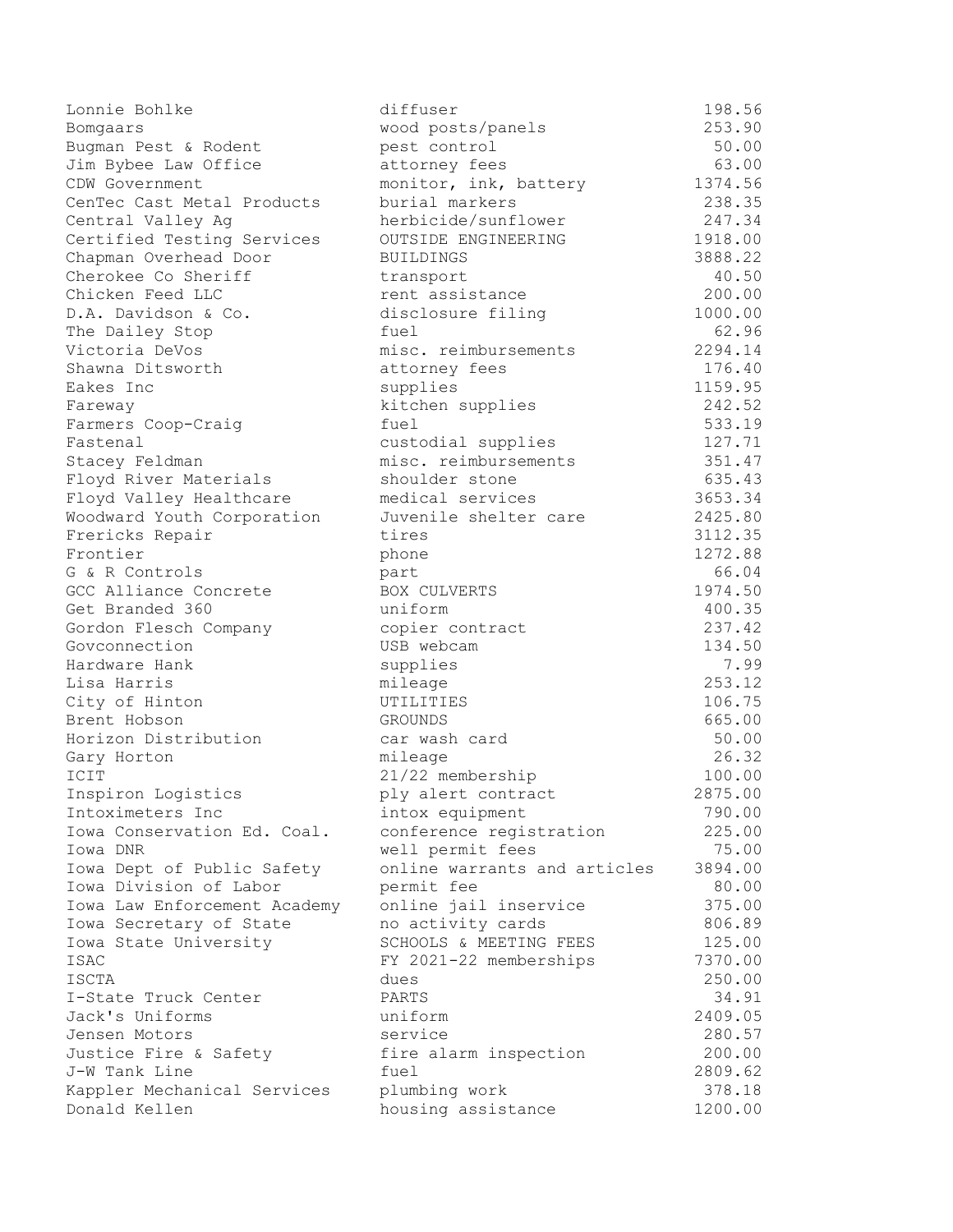| Kimball-Midwest Co.            | PARTS                     | 501.42            |
|--------------------------------|---------------------------|-------------------|
| Colleen King                   | menu review               | 262.25            |
| City of Kingsley               | UTILITIES                 | 38.62             |
| Klass Law Firm                 | legal fees                | 165.00            |
| Dave Klohs                     | mileage                   | 144.48            |
| Kunkel Cleaning                | cleaning services         | 1720.00           |
| Laminating & Binding Solutions | laminator                 | 3097.98           |
| City of Le Mars                | water                     | 607.77            |
| Le Mars Ambulance Service      | transport                 | 225.00            |
| LeMars Daily Sentinel          | publications              | 1213.23           |
| L.G. Everist Inc.              | GRANULAR                  | 3905.75           |
| Alan Lucken                    | office supplies           | 53.38             |
| M.A.T.A.I.                     | '21 Matai conference      | 450.00            |
| Mauer-Johnson Funeral Home     | burial services           | 1250.00           |
| Menards                        | supplies                  | 2947.70           |
| MidAmerican Energy             | utilities                 | 5333.94           |
| Midwest Honda Suzuki           | mower parts/repairs       | 1299.60           |
| Mike's Inc                     | fuel                      | 3027.25           |
| David Moller                   | <b>GROUNDS</b>            | 210.00            |
| Mr Muffler                     | brakes & service          | 457.29            |
| Northern Lights Foodservice    | kitchen supplies          | 273.30            |
| Northside Glass Service        | PARTS                     | 682.00            |
| O.C. Sanitation                | restroom                  | 405.68            |
| Shawn Olson                    | misc. reimbursements      | 1492.82           |
| One Office Solutions           | supplies                  | 60.63             |
| City of Oyens                  | UTILITIES                 | 60.00             |
| Pictometry International Corp. | 2nd yr Aerial flights     | 52030.33          |
| Ply Co Sheriff                 | transport                 | 2.50              |
| Ply Co Solid Waste Agency      | hauling/assessment        | 51648.62          |
| Ply Co Treasurer               | flex benefit reimb        | 1262.20           |
| Pomp's Tire Service            | TIRES & TUBES             | 3875.36           |
| Premier Communications         | box rental                | 2080.27           |
| Quality Lube Center            | service                   | 57.35             |
| Darin Raymond                  | cell phone, vehicle       | 241.12            |
| Northwest REC                  | electric park             | 658.04            |
| Red's Printing                 | envelopes/printing        | 4054.60           |
| City of Remsen                 | UTILITIES                 | 236.98            |
| Remsen Bell Enterprise         | publications              | 172.76            |
| Thomas Rohe                    | SCHOOLS & MEETING FEES    | 20.00             |
| Stacy Rolfes                   | deputy patches            | 30.00             |
| Rolling Oil Co.                | oil                       | 5221.89           |
| Sapp Bros. Petroleum           | fuel                      | 14967.33          |
| Bob Schlesser                  | mileage                   | 188.16            |
| Le Mont Schmid L & D Mowing    | pioneer cemetery mowing   | 240.00            |
| Schmillen Construction         | TILE & INTAKES-REIMB.     | 19180.00          |
| Schneider Geospatial           | ag land and crop noncrop  |                   |
| Janet Schroeder                |                           | 2670.00<br>245.28 |
| Sherwin Williams               | mileage<br>paint/supplies | 130.77            |
| SHRED-IT USA                   | shredding                 | 52.72             |
|                                |                           |                   |
| Siouxland Humane Society       | holding/incoming fees     | 37.00<br>382.74   |
| Shelly Sitzmann<br>Solutions   | mtg. reimbursement        |                   |
|                                | evault backup for iseries | 37000.00          |
| Southern Sioux County RWS      | Hillview water            | 174.40<br>2027.00 |
| State Medical Examiners Office | autopsy                   |                   |
| Luke Steeg                     | OFFICE CLEANING           | 148.00            |